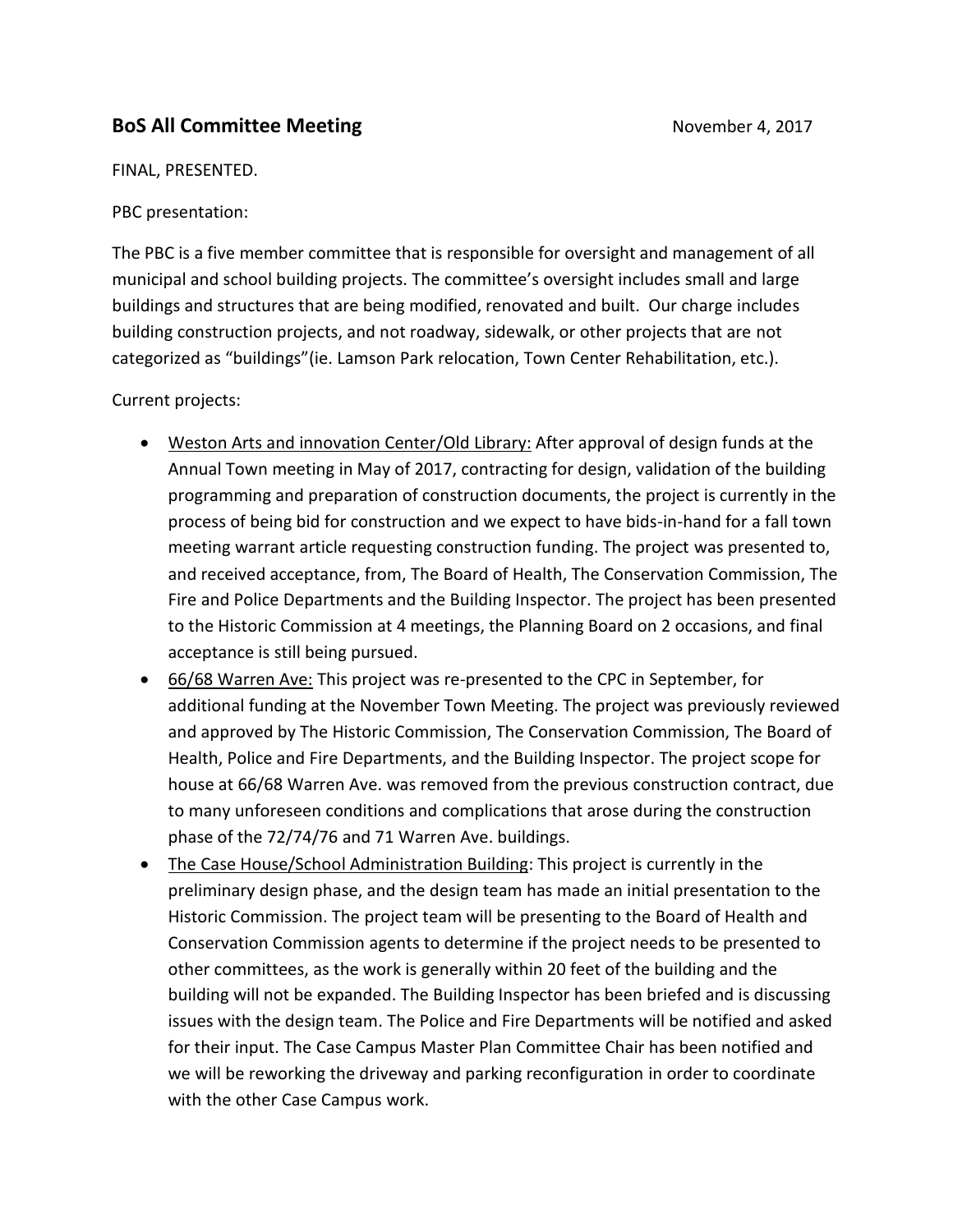- The JST Renovation/Rehabilitation: This project is in the early stages and a conceptual design was completed by the project sponsor (The Friends of the JST) and is being used as the basis of design.. The PBC is actively negotiating with the preferred design firm for moving the design forward. The project will be presented to The Historic Commission, The Planning Board, The Board of Health, The Conservation Commission, The Police and Fire Departments and the Building Inspector, in the next several months. The schedule is to have construction bids in-hand for the regular Town Meeting in May 2018.
- The Brook School Apartment's Expansion: The Elderly Housing Committee is proceeding with a study to further investigate the viability, location and size of an additional building(s) on the Brook School Campus. The PBC will be responsible for securing the services of a design firm to undertake the early programming efforts. Part of this programming effort will require communication and coordination with other town committees and commissions, including The Historic Commission, The Planning Board, The Board of Health, The Conservation Commission, The Fire and Police Departments and the Building Inspector. A project schedule has not been established, and the current thought is for having construction bids for town meeting in the fall 2018<sup>(a)</sup>. The project will also require coordination with the Affordable Housing Trust, for compliance with regulations for the rental units to be added to our SHI (Subsidized Housing Index).
- Municipal Pool House Replacement: This project is in the very early stages of development, has an initial program, and will be requesting design funds at the Fall Town Meeting. A design firm will be selected only if the design funds are approved. This project will require review by The Planning Board, The Board of Health, The Conservation Commission, The Police and Fire Departments and the Building Inspector. The schedule has not been established, and the current thought is for having construction bids for fall 2018 town meeting.

| Project              | Hist. | ConCom | <b>BoH</b> | Fire | Police | <b>Build</b> | PlanBd | <b>CPC</b> |
|----------------------|-------|--------|------------|------|--------|--------------|--------|------------|
|                      |       |        |            |      |        | In.          |        |            |
| <b>WAIC</b>          |       |        |            |      | R      |              | R      |            |
| 66/68 Warren Ave     | No    | R      | R          | R    | R      |              | R      |            |
| Case House           |       | R      | R          |      | R      |              |        | D          |
| <b>JST</b>           |       |        |            |      |        |              |        |            |
| Brook Sch. Expansion | F     |        |            |      |        |              |        |            |
| Pool Bathhouse       | No    |        |            |      |        |              |        |            |

## Legend:

F + Full review and approval necessary.